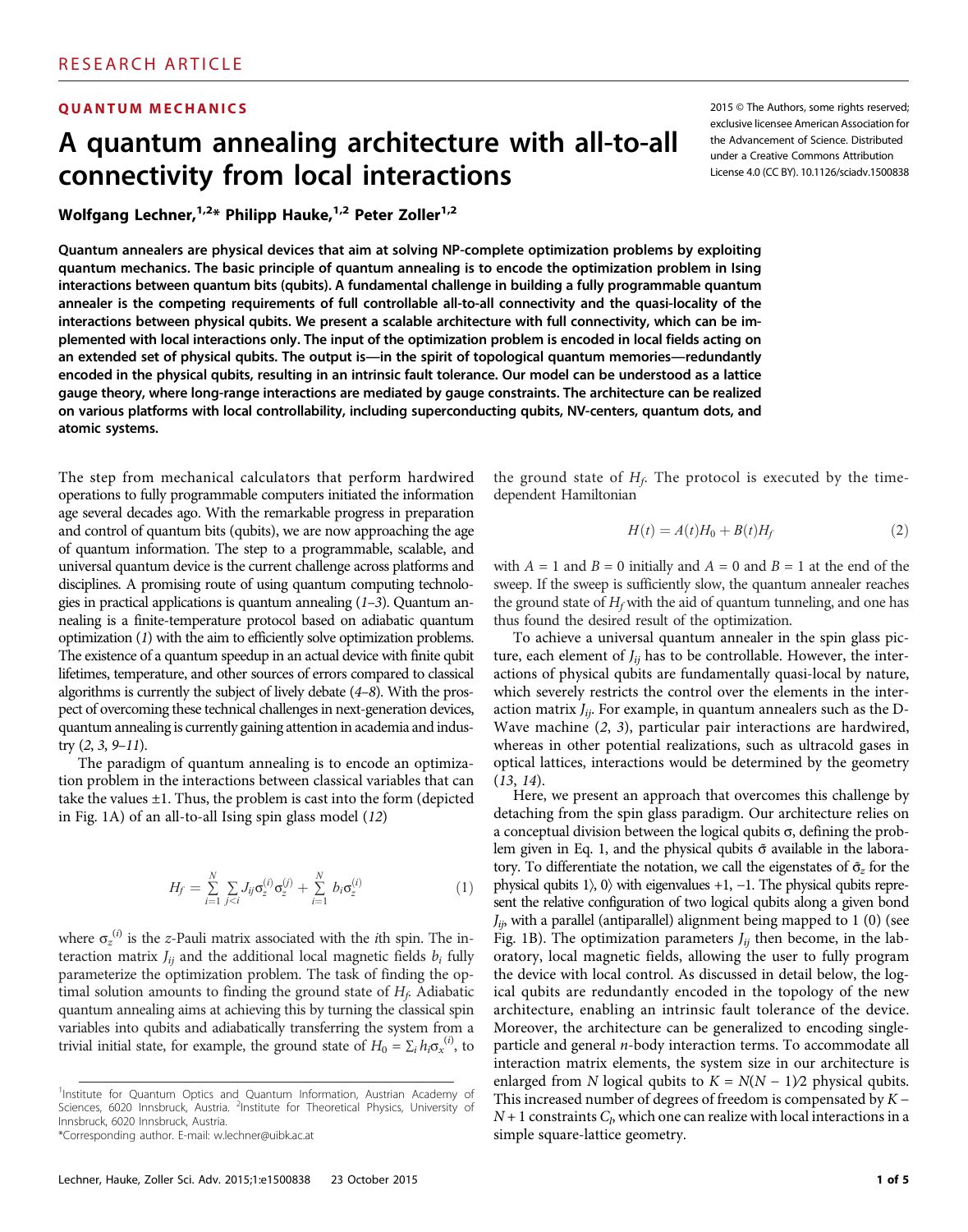The optimization problem is encoded in the Hamiltonian

$$
H_p = \sum_{k=1}^{K} J_k \tilde{\sigma}_z^{(k)} + \sum_{l=1}^{K-N+1} C_l
$$
 (3)

The vector  $J_k$  runs over all  $K = N(N - 1)/2$  elements of the interaction matrix  $J_{ii}$  from Eq. 1, thus translating the optimization parameters into easily controllable local fields that act on physical qubits. Below, we show that with the adequate choice of the constraints and their geometrical arrangement, all n-body interactions (local magnetic field, pair interactions, three-body interactions, etc.) can be encoded in Eq. 3.

The constraints  $C_l$  are constructed from conditions on closed loops of logical qubits with the necessary requirements (i) that the constraints cover all physical qubits and (ii) that the number of constraints is at least  $K - N$ . As an illustrative example for two-body terms, consider the closed loop of four bonds  $\sigma_z^{(1)}\sigma_z^{(3)} \rightarrow \sigma_z^{(2)}\sigma_z^{(3)} \rightarrow \sigma_z^{(2)}\sigma_z^{(4)} \rightarrow$  $\sigma_z^{(1)}\sigma_z^{(4)}$  (red lines in Fig. 1A). Consistency of the relative alignment of  $\sigma_z^{-1,2,3,4}$  demands either none, two, or all four of the pairs of logical spins to be antiparallel. That is, the number of 1's in the four physical qubits  $\tilde{\sigma}_z^{13}, \tilde{\sigma}_z^{23}, \tilde{\sigma}_z^{24}, \tilde{\sigma}_z^{14}$  has to be even (red cross in Fig. 1D). The same considerations apply for any closed loop in the logical qubits. For example, along a closed triangle, the number of physical qubits



Fig. 1. Illustration of the fully connected architecture. (A) The aim is to encode a system of N logical spins with programmable infinite-range interactions (solid lines). (B) New physical qubit variables are introduced for each of the N(N − 1)/2 interactions, which take the value 1 if two connected logical spins point in the same direction and 0 otherwise. (C) The new physical qubits are noninteracting except for local constraints on plaquettes of four spins. (D) The constraints correspond to closed paths connecting logical spins [for example, the red cross in (D) corresponds to the red lines in (A)]. The number of 0's in a plaquette can be either 0, 2, or 4. The particular arrangement of new spins shown in (D) allows for a two-dimensional representation of the infinite-range model with local constraints only. An additional row of physical qubits fixed to 1 (yellow) completes the implementation. The solution of the optimization problem can be read out in specific combinations of the physical qubits, for example, as marked in (D).

equal to 0 can be 0 or 2. Similar constraints are also relevant in the context of lattice gauge theories (15). From all the possible closed loops, we select those that (iii) can be implemented in real space on a simple geometry with local interactions only.

The solution that satisfies all the above conditions (i) to (iii) is illustrated in Fig. 1D. For this, the constraints are constructed as follows: Consider the index distance between logical qubits  $s = |i - j|$ . The chosen loops consist of four connections: one of index distance s, two connections with distance  $s + 1$ , and one with distance  $s + 2$ . As an illustration, a building block loop with  $s = 1$  is shown in Fig. 1 (A and D) marked in red. The total of all  $s = 1$  loops gives  $N - 3$  constraints. The next building block is a loop with  $s = 2$ , which can be geometrically added as an additional row in a triangle, as shown in Fig. 1D. Continuing this procedure up to  $s = N - 2$  results in a construction that satisfies all conditions (i) to (iii).

In a physical device, the local constraints can be enforced in various possible ways. Two typical forms to write such constraints are

$$
C_l = +C \bigg( \sum_{m=n,e,s,w} \tilde{\sigma}_z^{(l,m)} + S_z^l \bigg)^2 \text{ or}
$$
  
\n
$$
C_l = -C \tilde{\sigma}_z^{(l,n)} \tilde{\sigma}_z^{(l,e)} \tilde{\sigma}_z^{(l,s)} \tilde{\sigma}_z^{(l,w)}
$$
\n(4)

Here, the first sum represents an "ancilla-based" implementation. The sum runs over the four members of each plaquette (north, east, south, and west) and  $S_z$  is an ancilla qutrit with three possible values: −4, 0, or 4. Implementations with ancilla qubits can also be implemented with qubits only. The second form is an implementation that requires a four-body interaction on the plaquettes. The preferable implementation of the constraints depends on the details of the physical qubits (for example, superconducting qubits, cold atoms, molecules or ions, and cavities).

As a final step, the boundaries of the lattice of physical qubits have to be taken care of. In Fig. 1D, the bottom row (labeled with "Readout") consists of triangles instead of squares. These can be treated in two ways: (i) introduce a separate constraint enforcing the condition that the number of 0's in each of these triangles is odd and (ii)



Fig. 2. Time-dependent spectrum. (A and B) Energy spectrum of a typical adiabatic sweep with  $N = 4$  logical qubits and an additional random field in the programmable implementation (A) and in a fictitious implementation of the logical qubits (B). Here, t is the time and  $T$  is the total time of the sweep. Instantaneous eigenenergies  $E_i$  are measured with respect to the ground state,  $\Delta E = E_i - E_0$ . The constraint strength is  $C/J = 2$ , and the elements of the  $J_{ii}$  matrix are random numbers uniformly taken from the interval [−J,J]. Although the adiabatic transformation follows different quantum paths, at the end of the sweep an exact correspondence between the lowest levels of the programmable architecture and the original model of classical spins is achieved (dashed lines).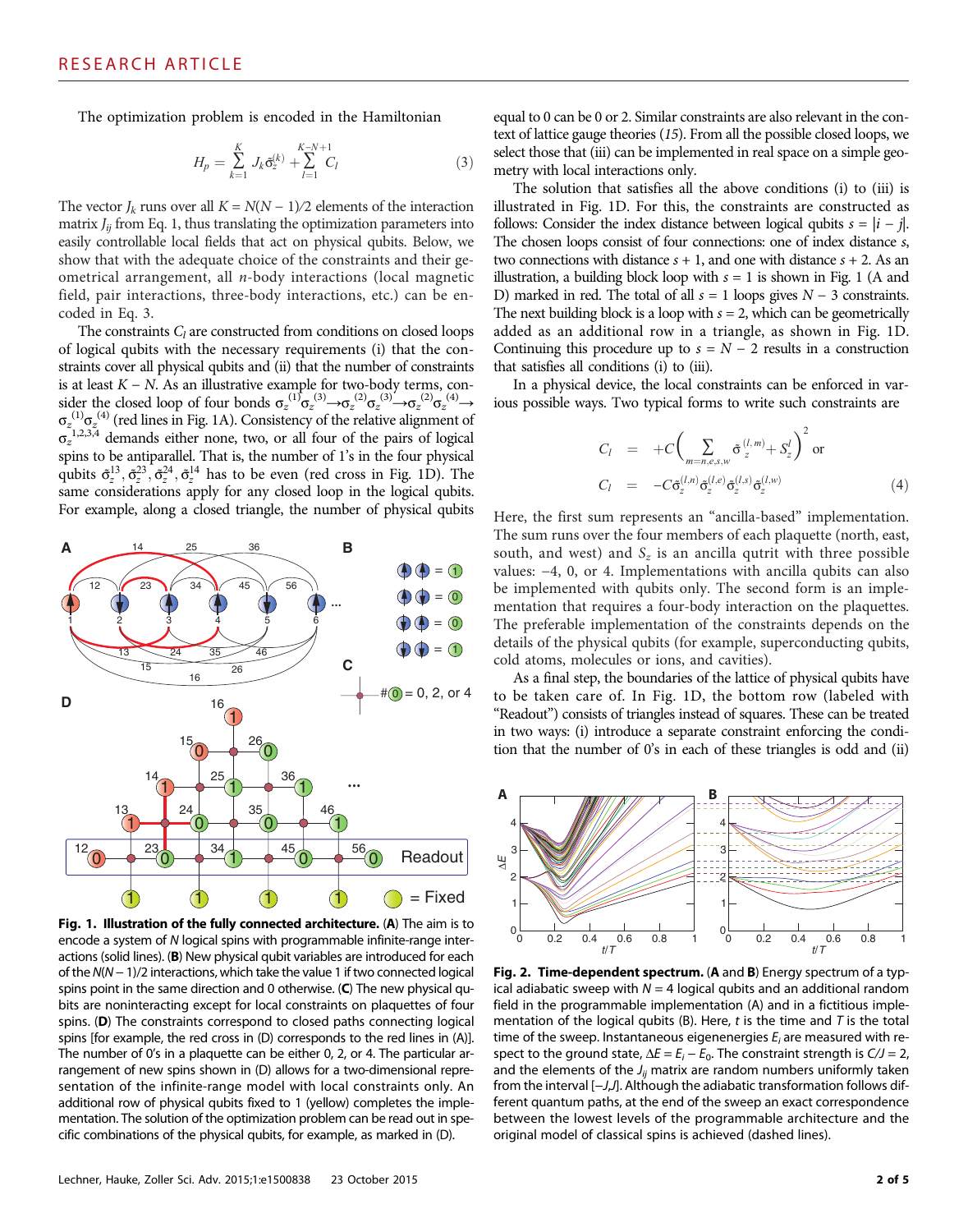

Fig. 3. Error tolerance. The probability for a spin flip due to decoherence increases with the number of physical qubits (quadratically with N) (red). The information loss per physical qubit decreases with N (blue) and compensates the increased spin flips such that the total error scales linearly (dashed). The number of possible readout sequences (inset) exponentially increases with N.

introduce  $N − 2$  additional physical qubits that are fixed to 1 as shown in Fig. 1D. The latter realization has the advantage that all constraints in the resulting square lattice are treated on the same footing. The entire scheme is scalable in a natural way: adding one logical qubit is equivalent to adding a "line" of N physical qubits to the new system.

The protocol to find the ground state of the new Hamiltonian is the same as in the original Ising spin glass quantum annealing described in Eq. 2. As an initial state for the optimization protocol, we choose the ground state of a simple Hamiltonian that can be adiabatically transformed into Eq. 3. Note that other choices of initial states may improve the protocol. The simplest form for illustration could be

$$
H_{p0} = \sum_{k=1}^{K} h_k \tilde{\sigma}_x^{(k)}
$$
 (5)

where the sum runs over all  $K$  new degrees of freedom. In the realization of  $C_l$  based on ancillas, these have to be also included in  $H_{p0}$ . The adiabatic sweep is described by the time-dependent Hamiltonian

$$
H_{\text{prog}}(t) = A(t)H_{p0} + B(t)H_p \tag{6}
$$

Note that in this architecture, the local field term and constraint term in  $H_p$  can be independently switched. A particularly useful implementation could be to leave the interactions constant during the sweep. This concludes the architecture of a fully connected spin model that is programmable with local fields.

The new time-dependent Hamiltonian is embedded in a larger Hilbert space and has a different spectrum, and the sweep is associated with a different phase transition compared to the adiabatic optimization in Eq. 2. The difference between the two sweeps is illustrated in Fig. 2. This difference in the quantum path during the sweep may also offer interesting new opportunities to approach challenges in quantum annealing, including the question of the scaling of the minimal gap or the role of temperature and errors from qubit imperfections.

The lowest states in the final Hamiltonian are identical in both representations of the optimization problem. During the sweep, the minimal gap in the programmable model is smaller than that in the fictitious direct implementation of the logical model. However, it may scale similar to or better than a realistic implementation of such a fully



Fig. 4. Higher-order interactions. (A) Generalization to three-body interaction terms. ( $\bf{B}$  and  $\bf{C}$ ) The translation table ( $\bf{B}$ ) from three-body configurations to two-level systems, together with constraints (C), allows for a mapping to a three-dimensional cubic lattice. (D) The physical qubits are aligned in a pyramid-slice configuration. Each side of each cube consists of triples, where one index is identical for all four corners. The constraints, identical to that of the pair interaction case, act on the four spins of each side in a face-centered cubic geometry.

connected graph, which is realized by embedding (16, 17) in a large number of highly connected subgraphs. Note that the constraints are fundamentally different from the ferromagnetic chains in embedding strategies (16, 17). The role of the two-dimensional nature of the plaquette constraints during the sweep is an open question.

For details on the static errors from finite C, see fig. S1. A comparison of the success probability for a small system between fictitious allto-all spin glass and programmable architecture is depicted in fig. S2. Some special cases with a straightforward geometrical interpretation in the programmable architecture are depicted in fig. S3.

## MATERIALS AND METHODS

The parity-based architecture includes an intrinsic fault tolerance, with some similarities to the error robustness of topological quantum memories (18). As a result, the error due to spin flips scales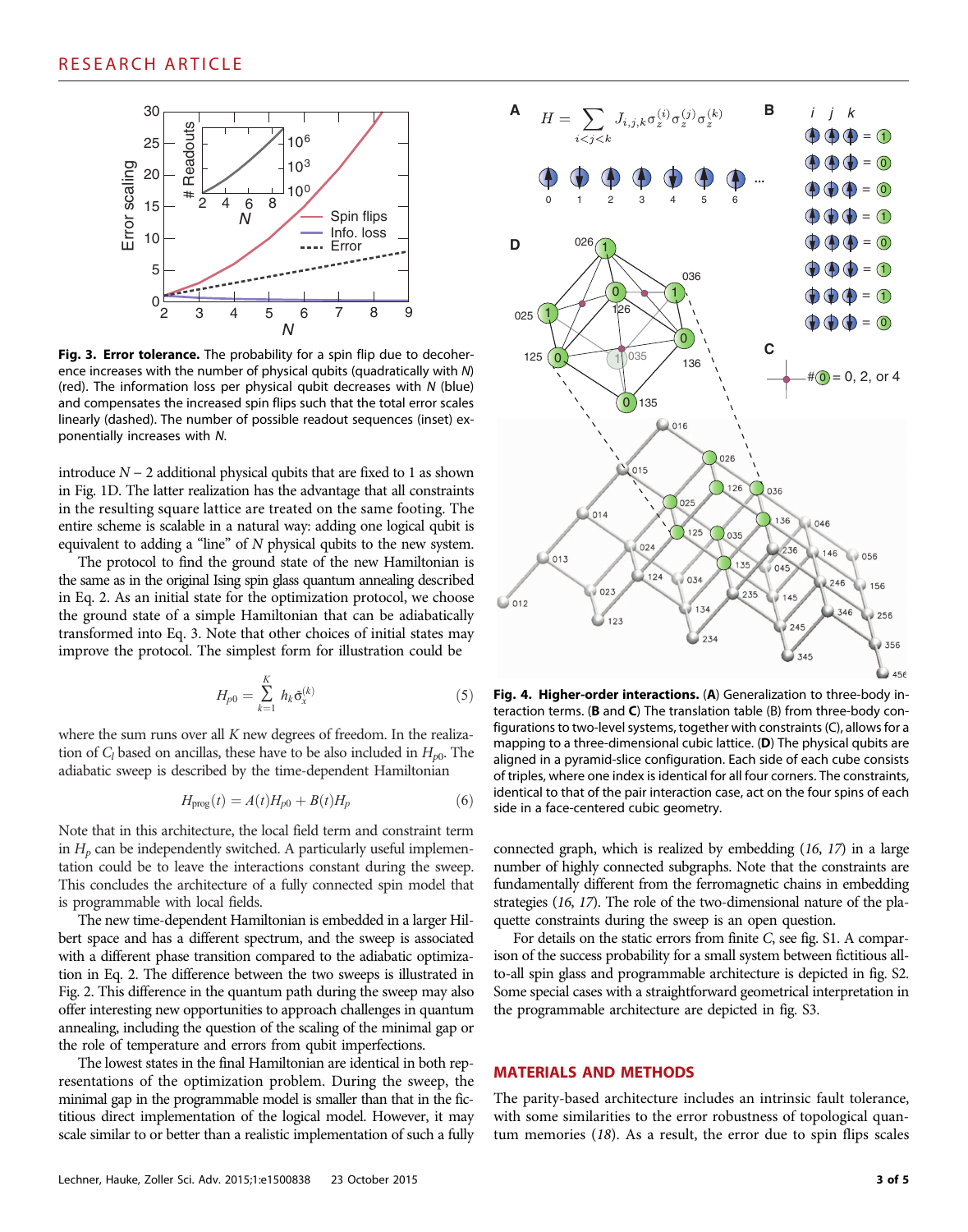linearly with the number of logical qubits and not with its square. The reason is a redundant encoding of the information about the logical qubits in the physical qubits. The solution of the optimization is fully determined by reading out an adequate choice of  $N - 1$  among the  $N(N - 1)$ <sup>2</sup> physical qubits. An example is marked in Fig. 1D: the relative configurations of the pairs 12, 23, 34, 45, and 56 fully determine the logical spins up to a global inversion. Other combinations of pairs hold the same information. As shown in the inset of Fig. 3, the total number of possible readouts (the "determining combinations") exponentially increases with N.

To quantify the fault tolerance, the question we want to address is: what is the probability of retrieving the correct result from reading out all possible determining combinations even if a spin flipped as a result of decoherence? More formally, this is the probability  $P_d$  that an independent spin flip occurs during the adiabatic passage multiplied by the probability  $P_m$  that a measurement indicates an erroneous solution due to this error. The latter is related to the information loss from a single spin flip.

In a fictitious implementation of the fully connected spin glass model, the probability that a spin flips because of decoherence is estimated as  $P_d = N\Gamma T$ , where N is the number of spins,  $\Gamma$  is the decoherence rate, and  $T$  is the total time of the adiabatic passage. The probability of measuring the wrong result if a spin has flipped is  $P_m = 1$ . Therefore, decoherence linearly suppresses the success probability with N.

In our architecture, the number of physical qubits is  $N(N - 1)/2$ . Assuming the same qubit quality, the probability  $P_d = N(N -$ 1)⁄2 $\Gamma T$  now scales with  $N^2$  (see Fig. 3, red). However, the information content of a single physical spin is given by the ratio of determining readouts that contain the given spin,  $N_f$  to the total number of possible determining readouts  $N_{\text{meas}}$ ,  $P_m = N_f/N_{\text{meas}}$ (see Fig. 3, blue). Remarkably, the product

$$
P_d P_m = \frac{N(N-1)}{2} \Gamma T P_m = (N-1) \Gamma T \tag{7}
$$

is identical to the error scaling in the original spin model. The redundancy in the measurement exactly compensates the increased error rate from single spin flips. That is, because  $P_m = 2/N$ , a majorityvote readout will give the correct answer as long as less than N∕4 physical qubits are compromised.

The proposed scheme can be generalized from two-body interactions (Eq. 1) to the inclusion of single-qubit and higher-order interaction terms. Single-qubit terms, equivalent to an additional magnetic field acting on the logical qubits, can be simply realized by adding an auxiliary logical spin, say  $i = 1$ , that is fixed to  $\sigma_z^{(1)} = +1$ . Its interaction with the remaining particles realizes the desired field terms,  $\Sigma_i b_i \sigma_z^{(i)} = \Sigma_j J_{i,1} \sigma_z^{(i)} \sigma_z^{(1)}$ , with  $J_{i,1} = b_i$  (red qubits in Fig. 1D). In the programmable system, this additional spin can be included by the addition of another row of physical qubits.

Higher-order interactions can be implemented with the same local constraints in higher dimensions. Consider a three-body Hamiltonian

$$
H_p = \sum_{i} \sum_{i < j} \sum_{i < j < k} J_{ijk} \sigma_2^{(i)} \sigma_2^{(j)} \sigma_2^{(k)} \tag{8}
$$

The construction of the programmable model for these interactions is depicted in Fig. 4. In analogy to Fig. 1, physical qubits represent the results of the  $K_3 = N(N-1)(N-2)$ % three-body interactions and are mapped back to the logical degrees of freedom by constraints. The translation table is given in Fig. 4B. The physical qubits can be arranged in a three-dimensional cubic lattice, depicted in Fig. 4D, with the same constraints as given in Eq. 4 but acting now on the four spins of each face of each cube of the lattice. Note that the spins in the triangles have to be taken care of separately because all constraints should contain an even number of spins. Also, note that the translation table in Fig. 4B is a mapping of three bits to a single bit and, here, the number of constraints is at least  $K_3 - N$ . In principle, the scheme can be extended to four-body and higher-interaction k-body terms. The overhead grows then with  $N^k$ , but the geometrical arrangement of the constraints becomes less practical.

#### **CONCLUSIONS**

In summary, we have presented a fully connected and fully programmable, scalable quantum annealing architecture. The interactions of the logical qubits are mediated by gauge field constraints that can be realized with local interactions between physical qubits. The optimization problem is encoded in local fields acting on the qubits. This allows one to implement an adiabatic sweep where only local fields need to be tuned. The solution of the problem is encoded in the topology of the physical qubits. The resulting adiabatic sweep is fundamentally different from the sweep based on a spin glass (Eq. 1) and allows the introduction of various additional experimental knobs. The dynamics of the encoded logical qubits during the sweep compared to a fictitious all-to-all connected spin glass is an important open question. The architecture may also open opportunities to gain new insights into open challenges in quantum annealing such as the scaling of the minimal gap, an intrinsic error correction, the scaling of quantum fluctuations during the sweep, the role of finite temperatures, and errors from imperfections in the device. The presented architecture, with qubits on a square-lattice geometry in combination with nearestneighbor interactions, may serve as a blueprint for quantum annealers in various frameworks ranging from superconducting qubits to ultracold gases in optical lattices.

#### SUPPLEMENTARY MATERIALS

Supplementary material for this article is available at [http://advances.sciencemag.org/cgi/](http://advances.sciencemag.org/cgi/content/full/1/9/e1500838/DC1) [content/full/1/9/e1500838/DC1](http://advances.sciencemag.org/cgi/content/full/1/9/e1500838/DC1) Static error from finite constraint strength Fig. S1. Static error.

Energy spectrum during the adiabatic optimization Fig. S2. Success probability. Dynamics Special cases Fig. S3. Special cases.

### REFERENCES AND NOTES

- 1. E. Farhi, J. Goldstone, S. Gutmann, J. Lapan, A. Lundgren, D. Preda, A quantum adiabatic evolution algorithm applied to random instances of an NP-complete problem. Science 292, 472–475 (2001).
- 2. R. Harris, M. W. Johnson, T. Lanting, A. J. Berkley, J. Johansson, P. Bunyk, E. Tolkacheva, E. Ladizinsky, N. Ladizinsky, T. Oh, F. Cioata, I. Perminov, P. Spear, C. Enderud, C. Rich, S. Uchaikin, M. C. Thom, E. M. Chapple, J. Wang, B. Wilson, M. H. S. Amin, N. Dickson, K. Karimi, B. Macready, C. J. S. Truncik, G. Rose, Experimental investigation of an eight-qubit unit cell in a superconducting optimization processor. Phys. Rev. B 82, 024511 (2010).
- 3. M. W. Johnson, M. H. S. Amin, S. Gildert, T. Lanting, F. Hamze, N. Dickson, R. Harris, A. J. Berkley, J. Johansson, P. Bunyk, E. M. Chapple, C. Enderud, J. P. Hilton, K. Karimi, E. Ladizinsky, N. Ladizinsky, T. Oh, I. Perminov, C. Rich, M. C. Thom, E. Tolkacheva, C. J. S. Truncik, S. Uchaikin,